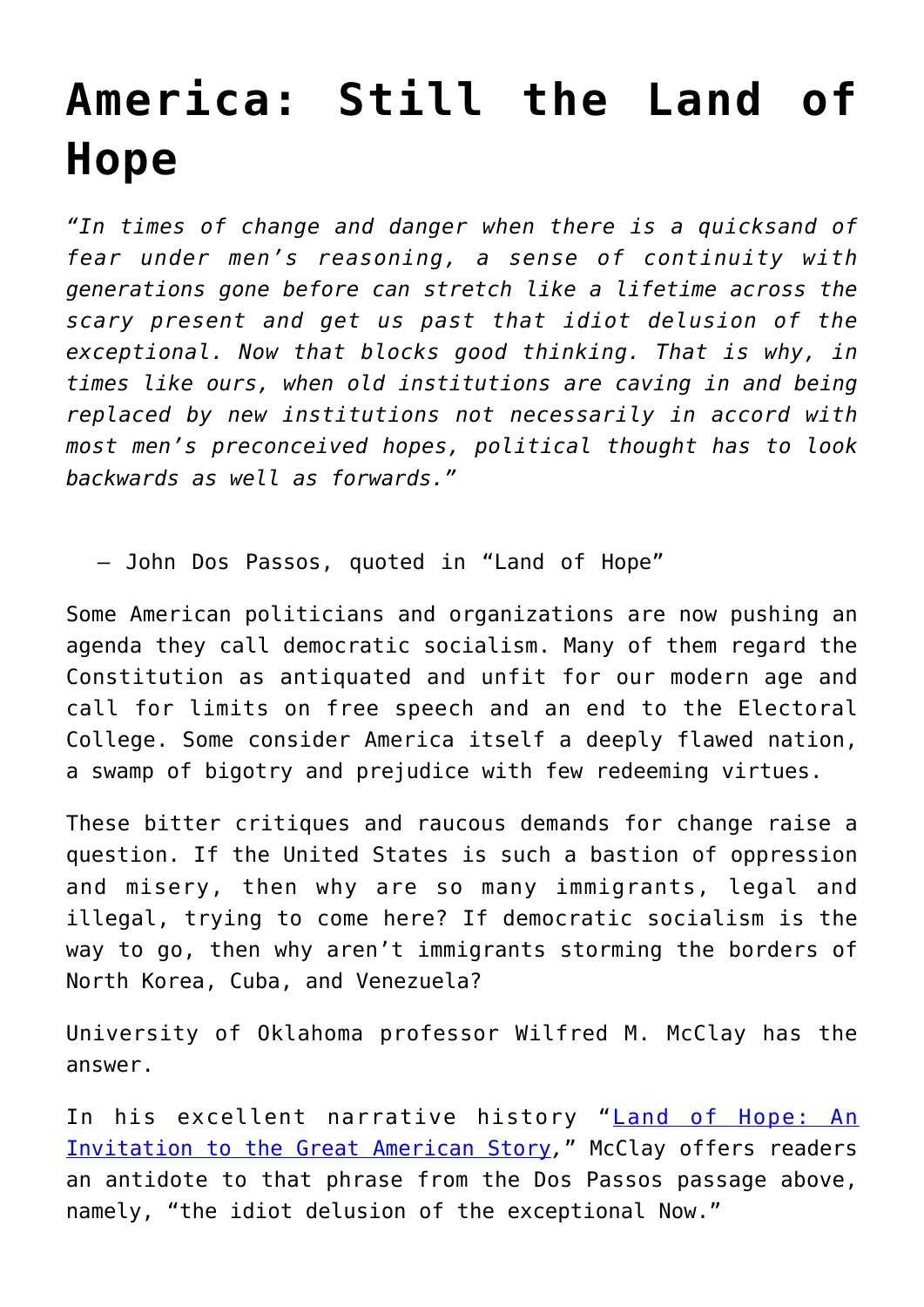McClay gives a well-written, balanced, and nuanced account of American history. Biographical sketches give us snapshots of Americans from Henry Ford to Harry Truman. Discussions of controversial events are calm and even-handed. And McClay's warnings against condescending to the past, or condemning it outright, are a much-needed admonition in our age of judgmental finger-wagging, virtue-signaling, and iconoclasm.

To understand what sets "Land of Hope" apart from so many other histories written in the last fifty years, let's look at the book's last chapter, "The World Since the Cold War." Near the end of this chapter, McClay addresses our national debt crisis, pointing out that in forty years the debt has climbed from a trillion dollars to 21 trillion and that our current debt is now larger than the nation's economy. Individual American citizens, McClay adds, have also become spendthrifts and borrowers, with total household debt in 2017 reaching an all-time high of \$13 trillion. McClay then writes:

*To recover the capacity for self-rule, we will need among other things to recover the wisdom of our predecessors regarding the corrupting effects of pervasive debt, both public and personal, and the importance of cultivating virtue, both civic and individual, as an essential precondition for the self-governing life.*

Look at that sentence. Here we find the words that govern McClay's approach to history have governed Americans in the past – and should govern the American people today:

- "Self-rule."
- "The wisdom of our predecessors."
- "The importance of cultivating virtue, both civic and individual."